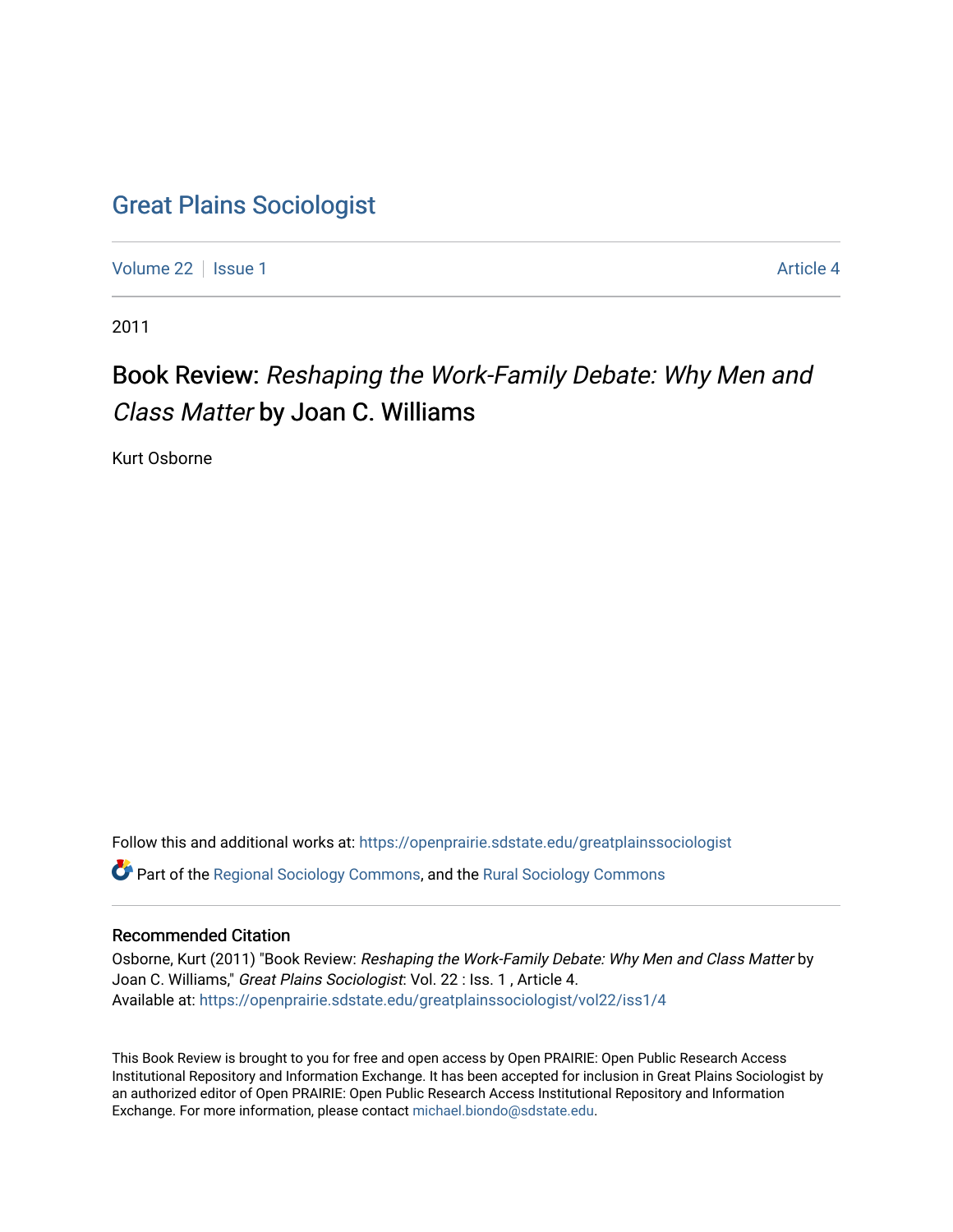## Book Review

# Reshaping the Work-Family Debate: Why Men and Class Matter by Joan C. Williams



Reviewed by: Kurt Osborne<sup>\*</sup>

Williams, Joan C. Reshaping the Work-Family Debate: Why Men and Class Matter. Harvard University Press, 2012, 304 pp., \$18.95 paperback.

Joan Williams is well known in the interdisciplinary field of work and family research, contributing to work-life law and awarded the Gustavus Myers Outstanding Book Award (U.S. Department of Labor) for her earlier work, Unbending Gender (2000). Her new book, Reshaping the Work-Family Debate, builds on her previous work, and reframes the work-family discussion by shifting the foci to gender norms in the workplace and social class. These new frames become the central goals of the book as she tries to show how masculine work norms create much of the impetus for work-family conflict, while also attempting to instruct Progressives on how they can attract the working class to their political side in trying to bring about social change.

Williams arranges this book into three different sections. The first section is comprised of the first two chapters showing some of the myths surrounding work-family conflict, as well as illustrating the impact work-family conflict can have on the lives of workers and their families. The first chapter includes an in-depth look at the media coverage of the "opt-out revolution,"

 $\overline{a}$ 

<sup>\*</sup> Kurt Osborne; e-mail: kurt.osborne@my.und.edu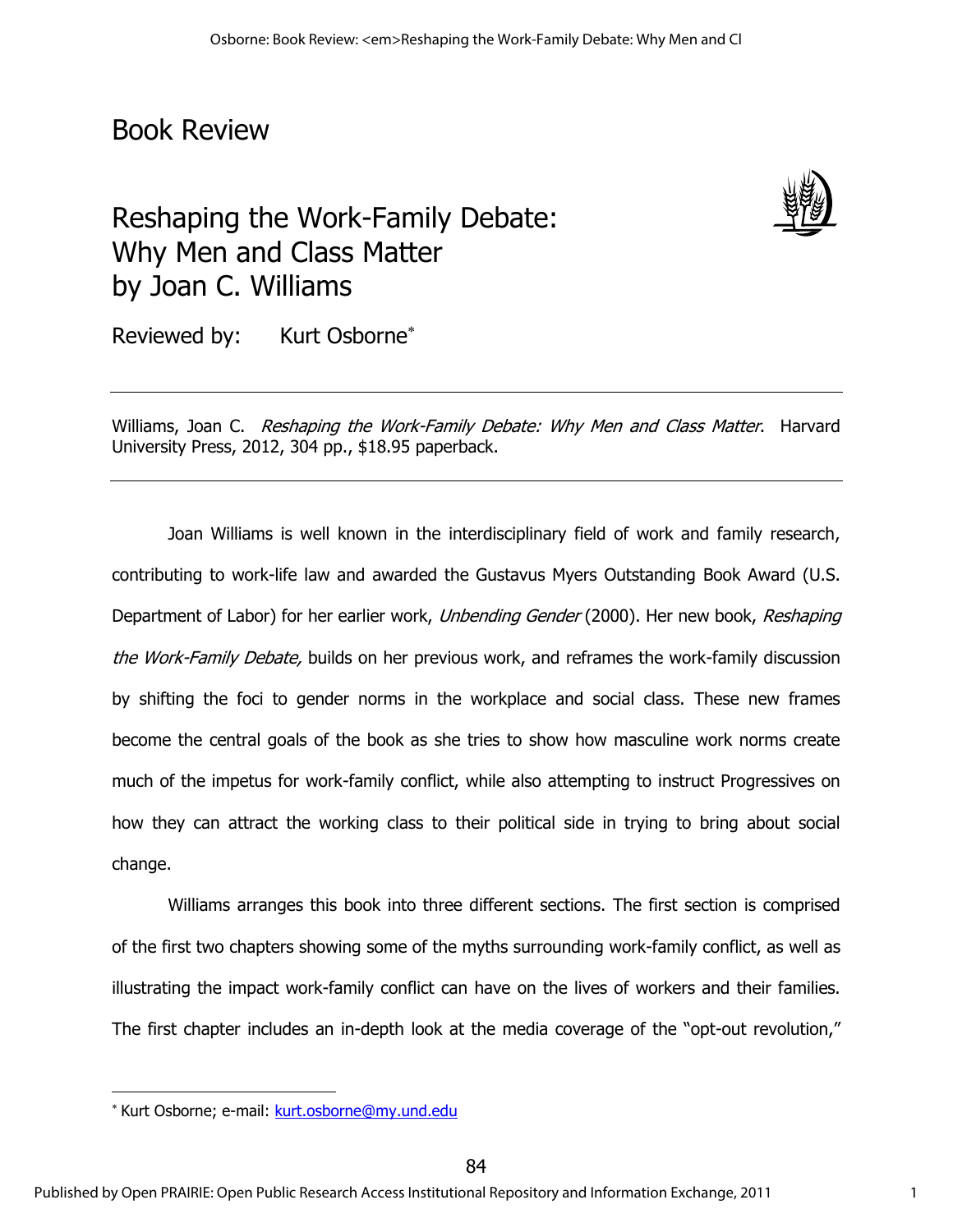demonstrating how traditional gender norms associated with work and the family are strengthened by flawed media coverage of women leaving the workplace due to personal choice. What the media fails to show is that the workplace is structured to put women in inflexible and disadvantageous situations, which may push them out of the workplace.

The second chapter builds on the structural problems inherent with the American workplace, showing how the lack of flexibility can negatively impact fathers as well as mothers. Williams focuses on the fact that working class and upper middle class families face many of the same work-family conflicts, but the working class does not have the economic resources or the job flexibility available to the upper middle class with which to cope with work-family related problems. This lack of resources and job flexibility creates a situation in which working class parents must make a choice about which will face discipline or discharge for caring for the children.

Williams makes a convincing argument as to why businesses and unions should care about work-family issues. Her argument is that addressing work-family issues will lead to several benefits, including improved consumer and workplace safety, improved employee commitment, reduced turnover, and enhanced productivity. With those reasons in mind, Williams offers some steps to improve on common work-family issues, including creating multiple types of leave for workers with unavoidable family conflicts, creating family-responsive overtime systems, and offering reduced hours and flexible work options. Williams believes unions and businesses taking these steps would realize the listed benefits, as well as ease some of the work-family burden felt by working class families.

The second section of this book examines masculine workplace norms and redirecting feminist theory. Beginning with Chapter 3, Williams focuses on masculine workplace norms creating a negative environment for men and women, in which neither can truly conform to the

85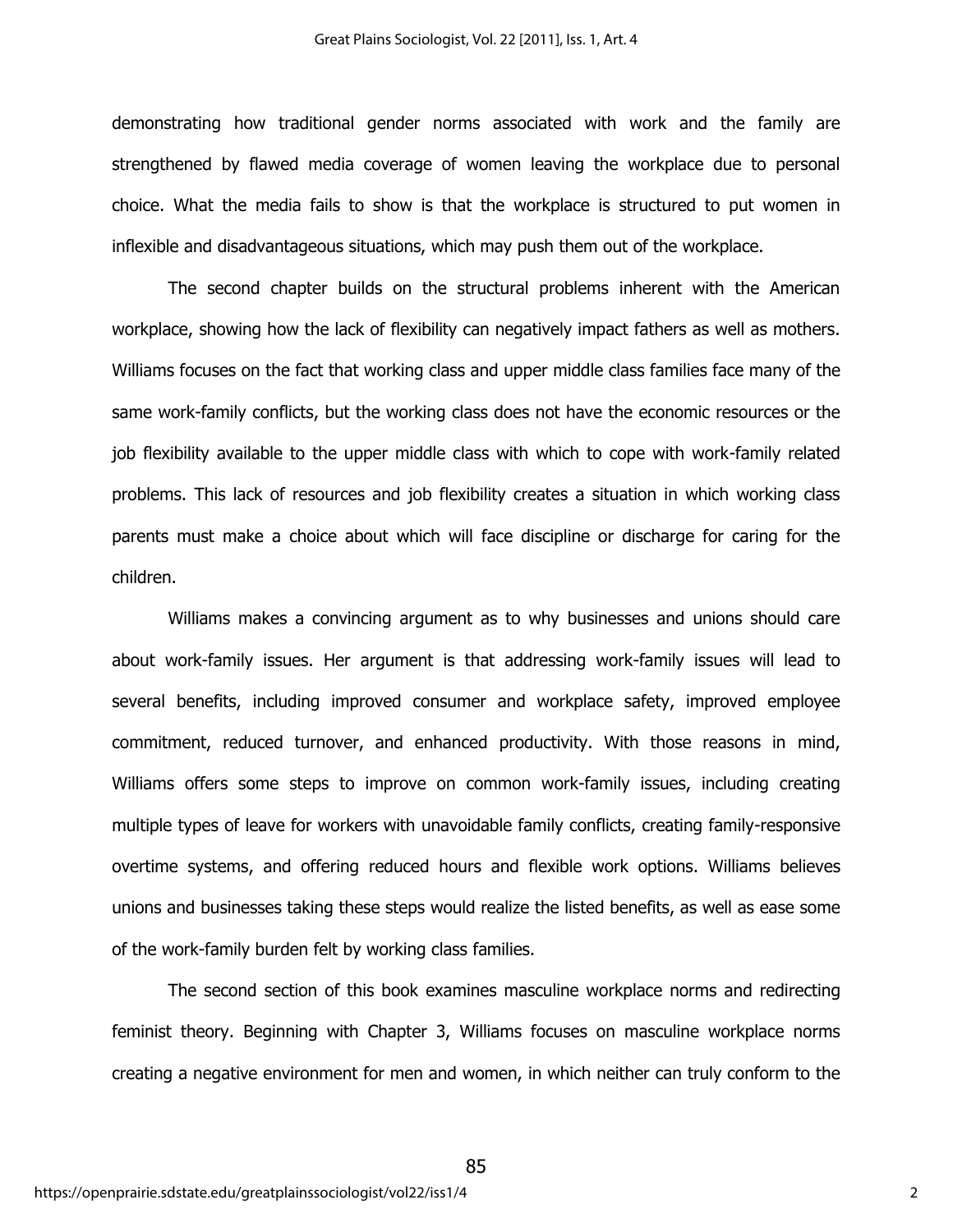norms and live up to the established ideal. The structure of masculine norms produces a 1960's workplace and "ideal worker" norm, one which men are expected to live up to in today's society. Men are also expected to live up to the "ideal worker" concept in the realm of fatherhood by providing financial security, sheltering, and food for the family, but not performing seemingly emasculating childcare responsibilities. According to Williams' argument regarding masculine workplace norms, failure to live up to the "ideal worker" concept equates to failure as both a man and a father. Further, the masculine nature of workplace norms creates gender stereotypes for women limiting their ability to advance, while attempting to conform to those norms is perceived negatively.

In the fourth chapter, Williams calls for a reshaping of feminist theory, and introduces what she calls *reconstructive feminism*. Reconstructive feminism aims to deconstruct and decouple gender norms from worker identity. Her example is the replacement of the selfless mother and breadwinner models with that of the balanced worker. Doing this would create an environment where women and men can embrace both work and family. To further her elaboration of reconstructive feminism, Williams provides an in-depth examination and critique of other forms of feminism, which she views as producing conflict among each other and distracting from the real issues associated with gender in the workplace and home.

In the third section of the book, Williams discusses class and how cultural differences create a class gap. The author then offers suggestions for how Progressives may bridge this gap to unite these divided groups to effect social change. The final two chapters point out the differences between the upper-middle class and what Williams terms the "Missing Middle," a combination of the middle and working class, citing "elitist" access to resources such as education, cultural capital, food, leisure, and religion as differentiators out of the reach of the Missing Middle. She goes on to explain how class conflicts have played central roles in such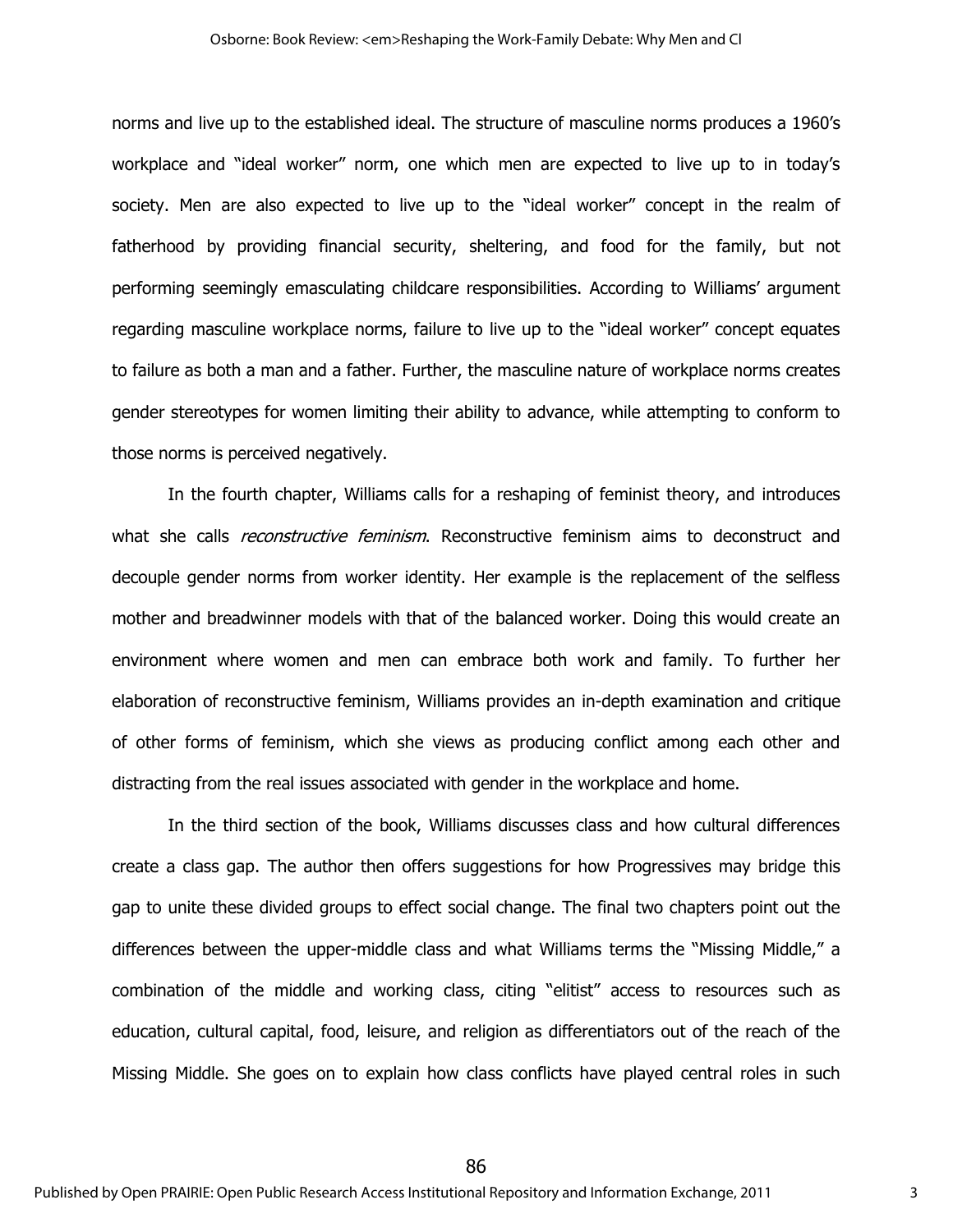hotbed topics as abortion, welfare, affirmative action, and gay marriage. She speaks to the need for Progressives to change their behavior to address the concerns of the working class and recruit them to bring about work-life legal reform.

The strongest part of the book was Williams' analysis of the masculine gender norms of the workplace and how those harm not just women, but also men. Much of the work-family related scholarship focuses on the impacts on women (Livingston and Judge 2008). Williams argues that how men are affected by workplace norms is an important part in the examination of and solutions to work-family conflict. Convincing men of the need to deconstruct the masculine workplace norms and breaking the concept of the ideal worker will be integral in creating a coalition capable of bringing about large-scale changes in policy.

The final chapters on class were disappointing. Based on the subtitle of the book, *Why* Men and Class Matter, one would think Williams would make more of an attempt to link social class with work-family difficulties. She touches on such topics occasionally but there is no indepth treatment of how social class impacts work-family conflict. Instead, she focuses on how the upper-middle class is creating a gap between themselves and the "Missing Middle," but Williams fails to systematically link this gap and the factors causing it to work-family conflict. Most of her suggestions appear to be false tactics to sway public opinion over to a party simply by having Progressives not publicly engaging in the "class acts" that promote their class privilege. This does not explain how conservatives have been able to win the trust of the working class despite similar "class acts," such as George H.W. Bush not knowing the price of milk prior to his election, or the fact his son was the owner of the Texas Rangers. Another solution Williams proposes is moving away from issues such as abortion, gay marriage, welfare, and other such hot topics that have made up many of the talking points of recent elections. I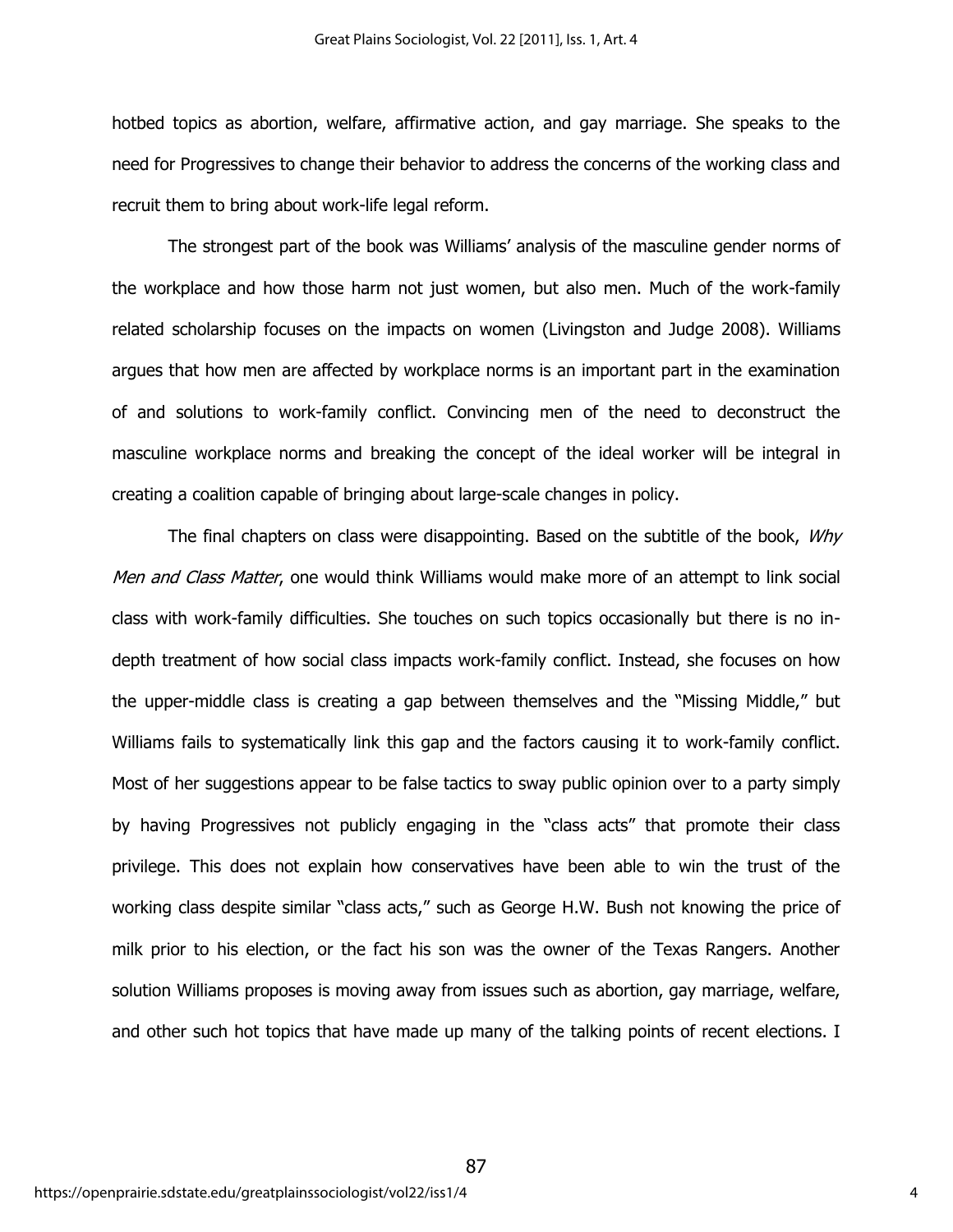do not believe moving away from those topics is necessary; however, I do think additional emphasis should be placed on work-family issues.

Williams was very ambitious with this book, and I think she succeeded in her discussion regarding masculinity in the workplace and the need to address that as a central component of work-family conflict. I had high expectations for the chapters concerning social class, and feel Williams missed a chance to examine a link between work-family conflict and social class. I applaud Williams for undertaking this difficult and ambitious task and hope it can lead to positive discussion. While I do not necessarily agree with her methods for Progressive recruitment of the working class, I believe it will spark discussion and lead to new ways of forming coalitions for social change. Additionally, this book would be very useful to those unfamiliar with work-family conflict and how that conflict is shaped by workplace gender norms. Feminist theories would find the middle chapters particularly helpful, while policymakers and lobbyists would find some merit in social class bridging strategies of the final chapters.